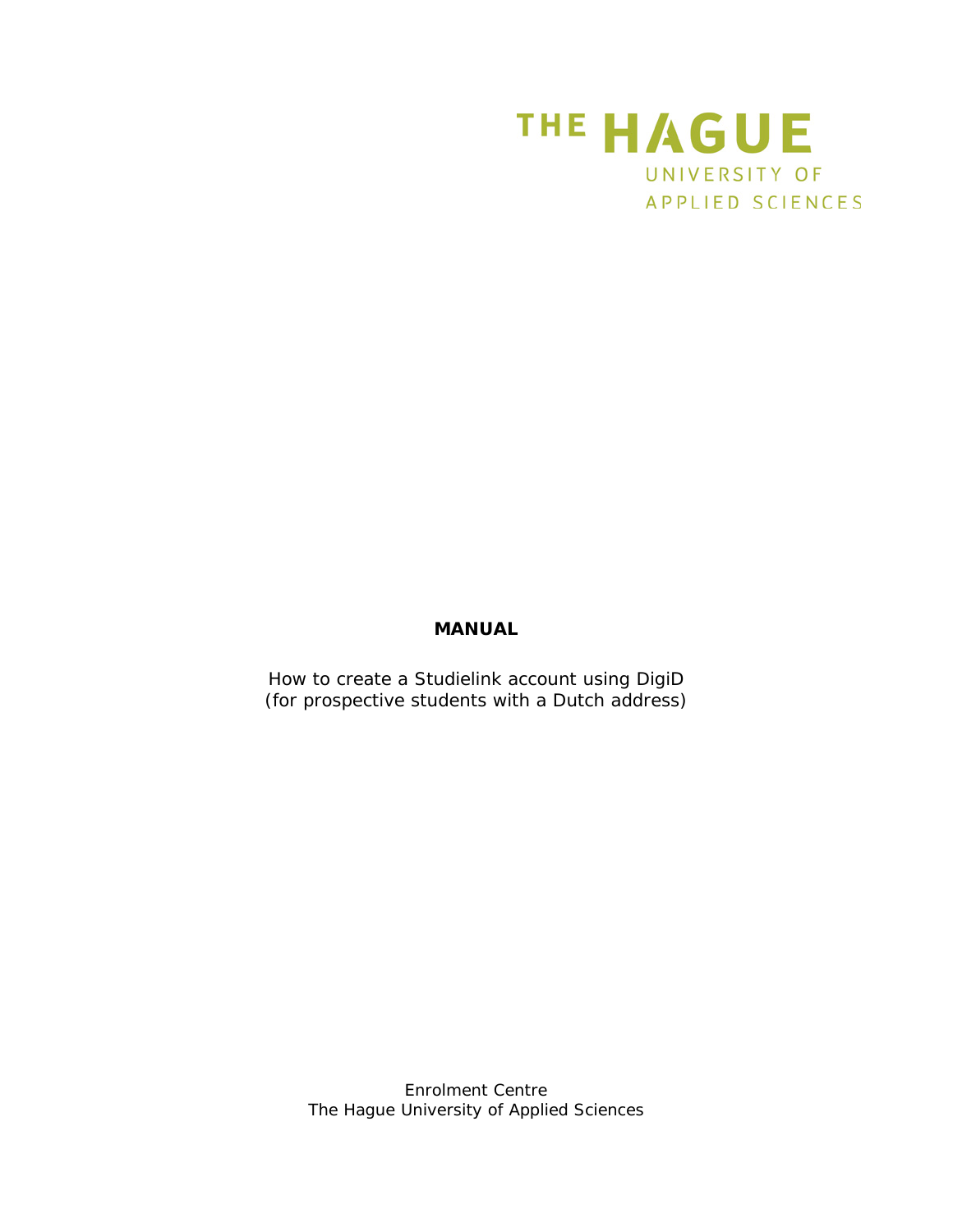## **Step-by-step plan: Create Studielink Account with DigiD**

(Only for students with a Dutch home address and DigiD)

Step 1: Go to [www.studielink.nl,](http://www.studielink.nl/) choose your preferred language (Dutch, English or German) and click <**Log in with DigiD**>.

| ඏ<br><b>STUDIELINK</b> | <b>Welcome to Studielink</b><br>You can enrol in a study programme at an institution of higher education via Studielink. Additional admission<br>before submitting an enrolment application via Studielink. | ek l<br>requirements may apply to a study programme. Read the relevant information on the educational institution's website                                                                        |
|------------------------|-------------------------------------------------------------------------------------------------------------------------------------------------------------------------------------------------------------|----------------------------------------------------------------------------------------------------------------------------------------------------------------------------------------------------|
|                        | I live in the Netherlands<br>If you officially live in the Netherlands (you are<br>registered in a Dutch municipality) you are<br>required to use DigiD to log in to Studielink.                            | I do not live in the Netherlands<br>If you do not, or do not yet, live in the Netherlands, then<br>you cannot use DigiD and you are required to log in with a<br>Studielink username and password. |
|                        | Log in with DigiD<br><b>Request DigiD username</b>                                                                                                                                                          | Log in via Studielink<br>Apply for username and password                                                                                                                                           |
|                        | I have a question                                                                                                                                                                                           | About this website                                                                                                                                                                                 |

Step 2: Log in with your DigiD username (Gebruikersnaam) and password (Wachtwoord). The SMS code not necessary, so choose Type DigiD 'Wachtwoord'.

|              | DigiD Je eigen inlogcode voor de hele overheid |                                                                                                                                                            |                                                   |
|--------------|------------------------------------------------|------------------------------------------------------------------------------------------------------------------------------------------------------------|---------------------------------------------------|
|              |                                                |                                                                                                                                                            |                                                   |
|              |                                                |                                                                                                                                                            |                                                   |
|              | Inloggen                                       |                                                                                                                                                            | <b>Handige links</b>                              |
| <b>DigiD</b> | 22.00 uur.                                     | Heeft u vragen? Kijk bij veelgestelde vragen of neem contact op met de DigiD<br>helpdesk via info@digid.nl of via 0800 023 04 35 op werkdagen van 8.00 tot | > Aanvragen<br>> Activeren<br>> Mijn DigiD        |
|              | U gaat inloggen bij Studielink<br>i.           |                                                                                                                                                            | <b>Herstellen DigiD</b><br>> Wachtwoord vergeten? |
|              |                                                |                                                                                                                                                            | > Mobiel kwijt?                                   |
|              | Type DigiD <sup>*</sup>                        | Verplichte velden zijn gemarkeerd met een *<br>$\mathbf{r}$<br>C wachtwoord<br>wachtwoord met sms-code                                                     |                                                   |
|              | Gebruikersnaam <sup>*</sup>                    |                                                                                                                                                            |                                                   |
|              | Wachtwoord *                                   |                                                                                                                                                            |                                                   |
|              |                                                | Door in te loggen accepteert u de<br>Le gebruiksvoorwaarden [opent in een nieuw venster]                                                                   |                                                   |
|              |                                                | <b>Inloggen</b><br>Annuleren                                                                                                                               |                                                   |
|              |                                                |                                                                                                                                                            |                                                   |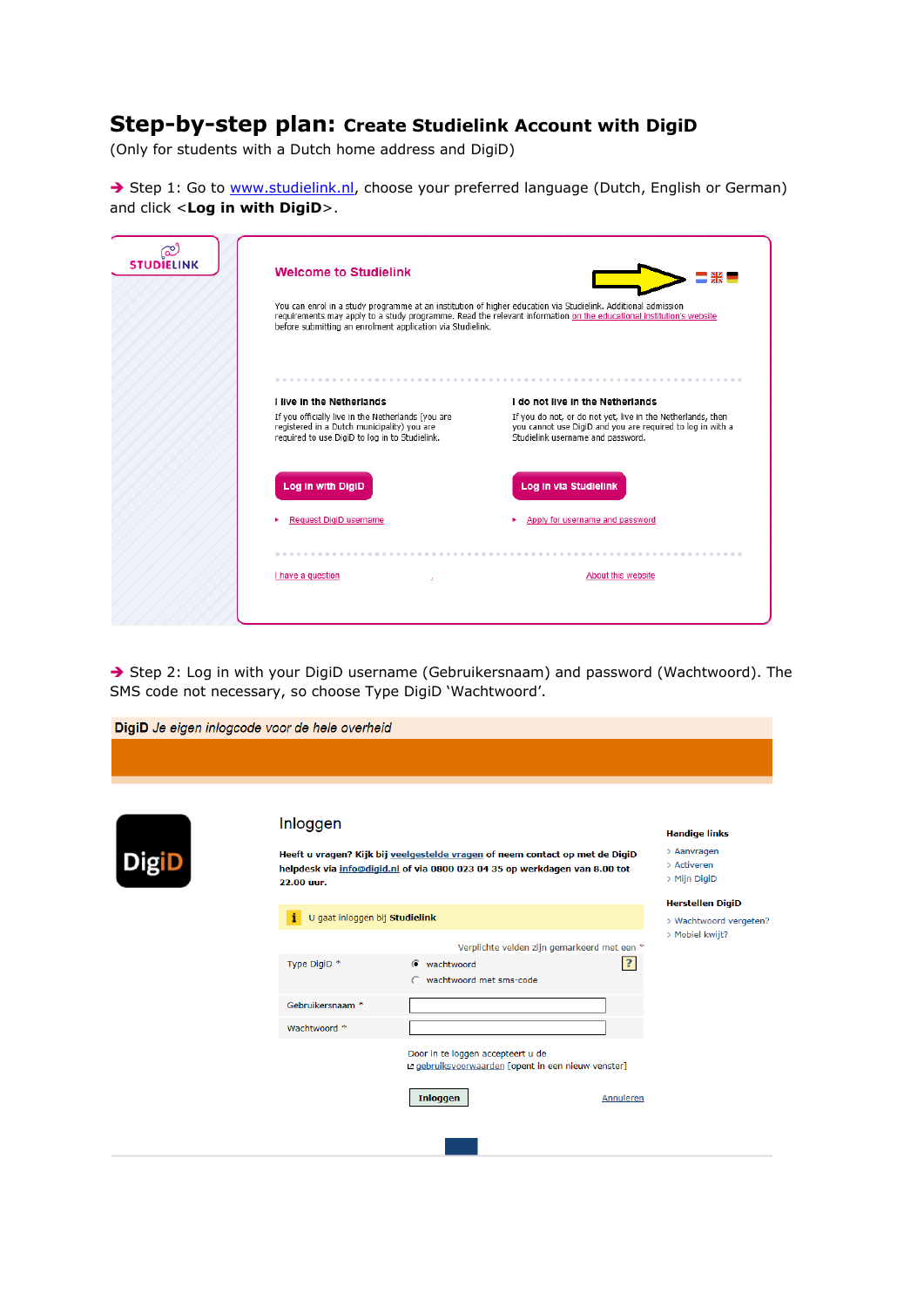$\rightarrow$  Step 3: In the next screen you can enter your preferred name, contact details and correspondence language.

Your other personal details like names, home address and date of birth are being retrieved from the GBA (Municipal personal records database). At the same moment your previous education will be retrieved from DUO (only Dutch previous education).

| die niet door het GBA aangeleverd kunnen worden. | EN Je persoonsgegevens worden op dit moment aangevraagd bij het GBA. Vul hieronder de contactgegevens in |
|--------------------------------------------------|----------------------------------------------------------------------------------------------------------|
| * Preferred name:                                |                                                                                                          |
|                                                  |                                                                                                          |
| <b>Contact details</b>                           | NETHERLANDS +31<br>v                                                                                     |
| Mobile phone country code:<br>Mobile number:     |                                                                                                          |
|                                                  | v                                                                                                        |
| Country code landline:                           | NETHERLANDS +31                                                                                          |
| Home telephone number:                           |                                                                                                          |
| * E-mail address:                                |                                                                                                          |
| * Confirm e-mail address:                        |                                                                                                          |
| * Correspondence language:                       | English<br>v                                                                                             |
| I have read and approved the general conditions  |                                                                                                          |
|                                                  |                                                                                                          |
| Cancel                                           | Confirm                                                                                                  |

When you have entered your contact details you can go to <**My Studelink**> page.

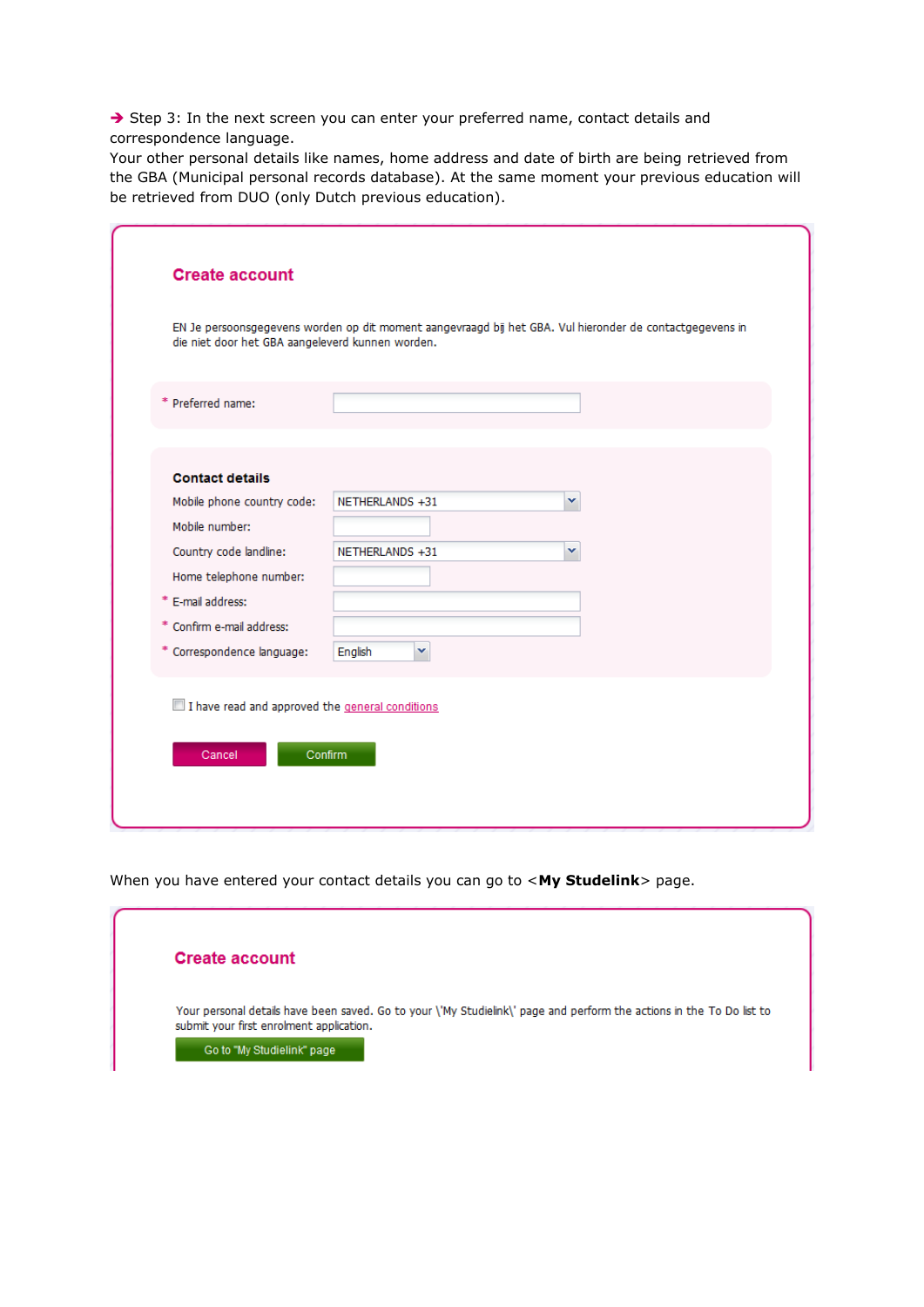→ Step 4: On <My Studielink> page you will find three green buttons.

- <**Check personal details**> check if the personal details that have been retrieved from the GBA are correct. Is something not correct? Please contact the GBA at the city council where you live.

Please note: if you see the button <Add personal details>, it means that Studielink was not able to retrieve your personal data from the GBA and you have to enter them yourself.

- **<Check previous education>** check if the previous education that has been retrieved from DUO is correct. Is something not correct? Contact the institution where you obtained the diploma. If a previous education is missing you can add it yourself (see step 5). Please note: foreign diploma's always have to be added by the student themself. For instructions, see step 5.
- <**Enrolment application**> here you can add an enrolment application for the programme that you wish to follow (see step 6).

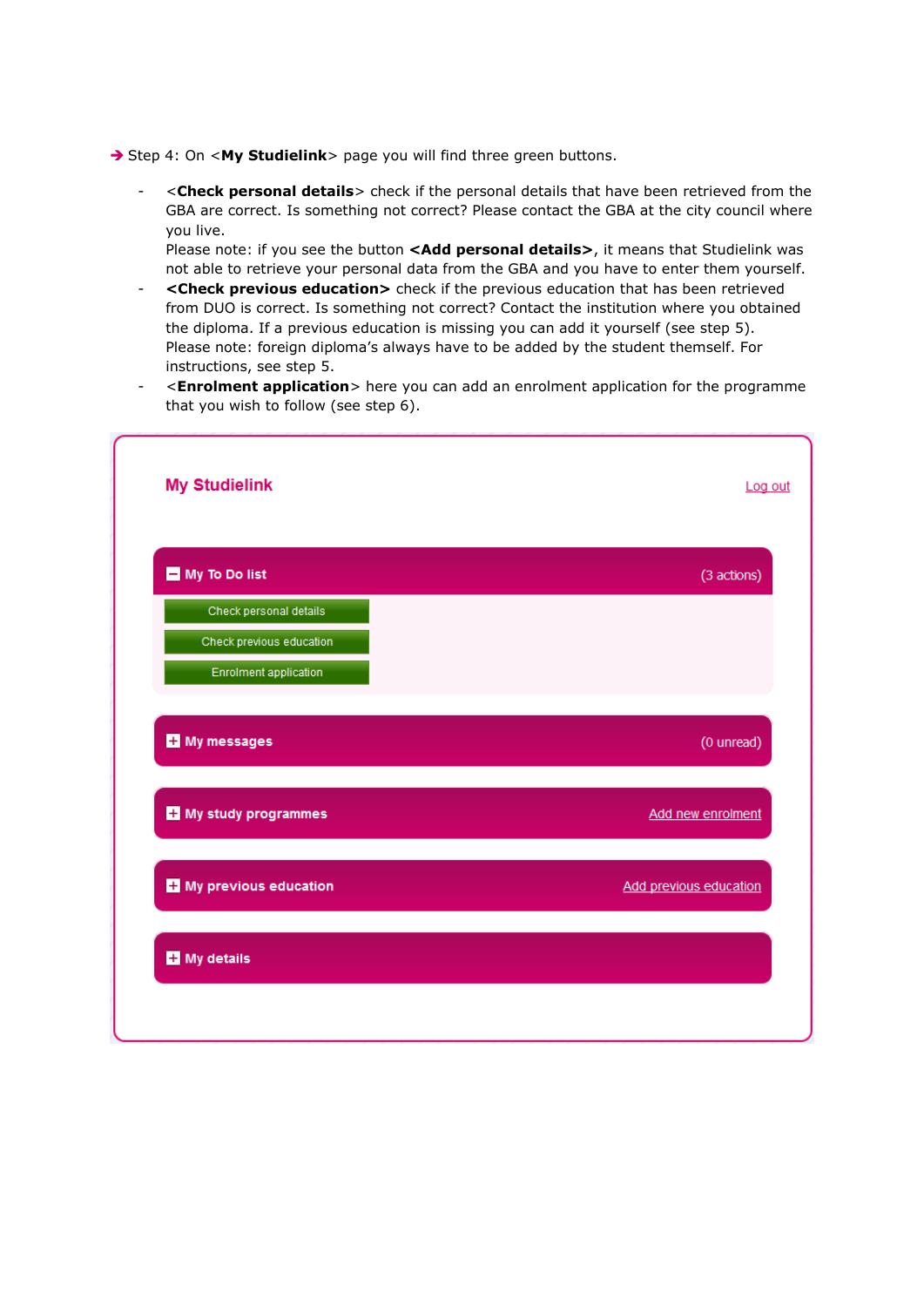Step 5: If a relevant previous education was not automatically retrieved from DUO you can add this yourself via the button **<Add previous education>**.

|                                             | Add at least one previous education programme based on which you can be admitted to the study programmes you<br>applied for. This includes previous education programmes in which you are currently enrolled. |
|---------------------------------------------|---------------------------------------------------------------------------------------------------------------------------------------------------------------------------------------------------------------|
| Previous education information              |                                                                                                                                                                                                               |
| * Diploma received                          | O Yes                                                                                                                                                                                                         |
|                                             | ◎ Not yet                                                                                                                                                                                                     |
| * (expected) Diploma date:                  | 01-08-2011                                                                                                                                                                                                    |
| * Country:                                  | UNITED KINGDOM OF GREAT BRITAIN<br>v                                                                                                                                                                          |
| * Select diploma:                           | $\checkmark$<br>-overige-                                                                                                                                                                                     |
| * Enter the name of the study<br>programme: | <b>Bachelor of Economics</b>                                                                                                                                                                                  |
| Cancel                                      | Confirm                                                                                                                                                                                                       |
|                                             |                                                                                                                                                                                                               |

You can add further previous education if necessary or return to <My Studielink> when you are done.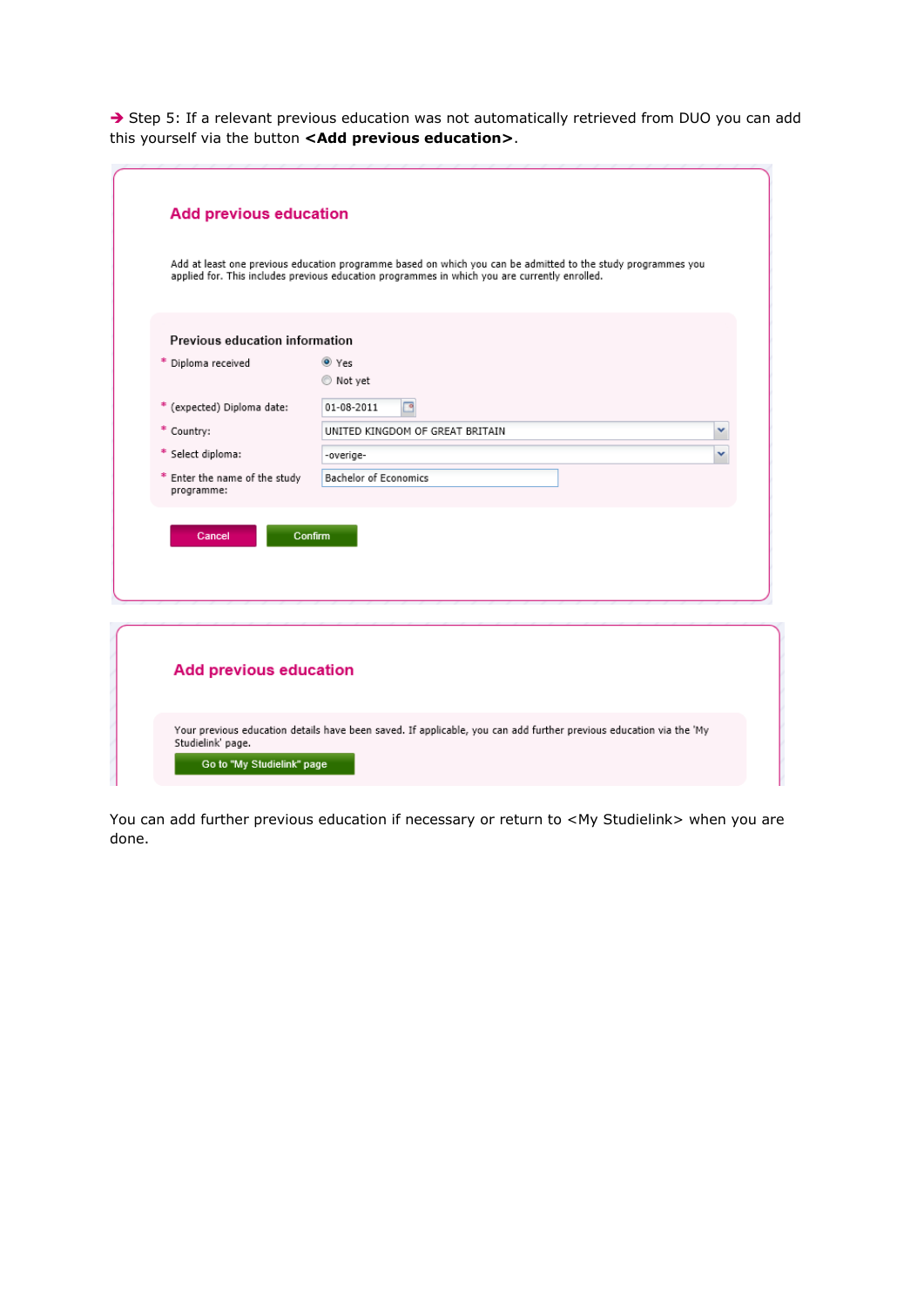Step 6: Now you can add an enrolment application by clicking the **<Enrolment application>** button in your My To Do list.

| My To Do list                                                                       |                                                                                                                   | (1 action) |
|-------------------------------------------------------------------------------------|-------------------------------------------------------------------------------------------------------------------|------------|
| <b>Enrolment application</b>                                                        |                                                                                                                   |            |
| <b>Enrolment application</b>                                                        |                                                                                                                   |            |
| academic year via Studielink.                                                       | Enter the name of the study programme you wish to follow. You can enter a maximum of 4 enrolment applications per |            |
| Select study programme<br>Enter the name of the study programme you wish to follow. |                                                                                                                   |            |
| * Academic year                                                                     | Academic year 01-09-2011 / 31-08-2012                                                                             |            |
|                                                                                     | Academic year 01-09-2012 / 31-08-2013                                                                             |            |
| * Institution of higher education                                                   | University of Applied Sciences                                                                                    |            |
|                                                                                     | · University                                                                                                      |            |
| * Type of study programme                                                           | Bachelor's or other non master programmes<br>. Master's or other follow-up study programme                        |            |
|                                                                                     | v                                                                                                                 |            |
| Educational institution:                                                            |                                                                                                                   |            |
| * Study programme name<br>(institution):                                            | v                                                                                                                 |            |
| Study programme name<br>(national):                                                 | M Economics and Business                                                                                          |            |
| Location of educational<br>institution:                                             |                                                                                                                   |            |
| Study programme format:                                                             |                                                                                                                   |            |

Please note: it is determined by the institution of higher education per programme wheter or not you have a choice (Yes or No) at 'Starts in the first year'.

You can enter a maximum of 4 enrolment applications per academic year, of which only one with a draw procedure.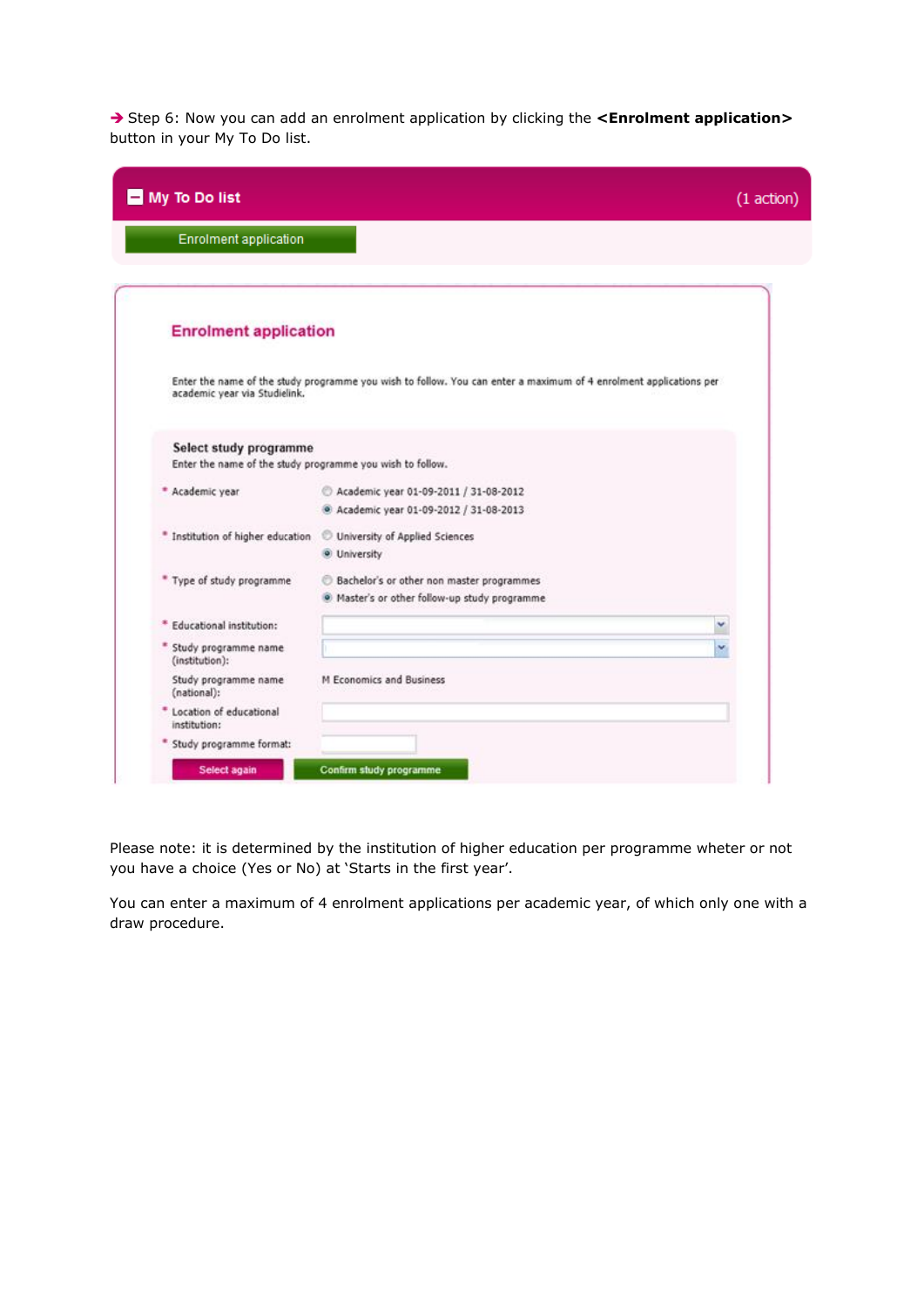| * Starting date:           | 2012                        |  |
|----------------------------|-----------------------------|--|
| * Study starts from month: | september - 2012            |  |
| * Enrolment format:        | Student                     |  |
| * Starts in the first year | O Yes                       |  |
|                            | No (authorisation required) |  |
| Select again               | Confirm starting date       |  |

In some cases it is possible you don't have a choice at 'Starting date' and/or 'Enrolment format'. This means that the programme of your choice can only be followed with the already entered characteristics. This is determined by the institution of higher education.

| The educational institution requires the following information about the study programme chosen.<br>* Will this be your primary study?<br>C Yes<br>C No<br>You need to select one (and only one) programme as your primary study. If you have previously chosen a different<br>programme as your primary study, choosing yes here will change your primary programme choice. All previous choices<br>will be overridden. |
|--------------------------------------------------------------------------------------------------------------------------------------------------------------------------------------------------------------------------------------------------------------------------------------------------------------------------------------------------------------------------------------------------------------------------|
|                                                                                                                                                                                                                                                                                                                                                                                                                          |
|                                                                                                                                                                                                                                                                                                                                                                                                                          |
|                                                                                                                                                                                                                                                                                                                                                                                                                          |
|                                                                                                                                                                                                                                                                                                                                                                                                                          |
|                                                                                                                                                                                                                                                                                                                                                                                                                          |
| Will you have obtained a bachelor's degree in the Netherlands before the start of the selected programme in<br>September?                                                                                                                                                                                                                                                                                                |
| C Yes                                                                                                                                                                                                                                                                                                                                                                                                                    |
| <b>No</b>                                                                                                                                                                                                                                                                                                                                                                                                                |

Some institutions will ask you some programme-specific questions. For more information about these questions you have to contact the institution.

| <b>Enrolment application</b>                                                                      |
|---------------------------------------------------------------------------------------------------|
| Your enrolment application has been submitted.<br>Go to "My Studielink" page<br><b>Print form</b> |

When you have submitted the enrolment application, return to **<My Studielink>** page.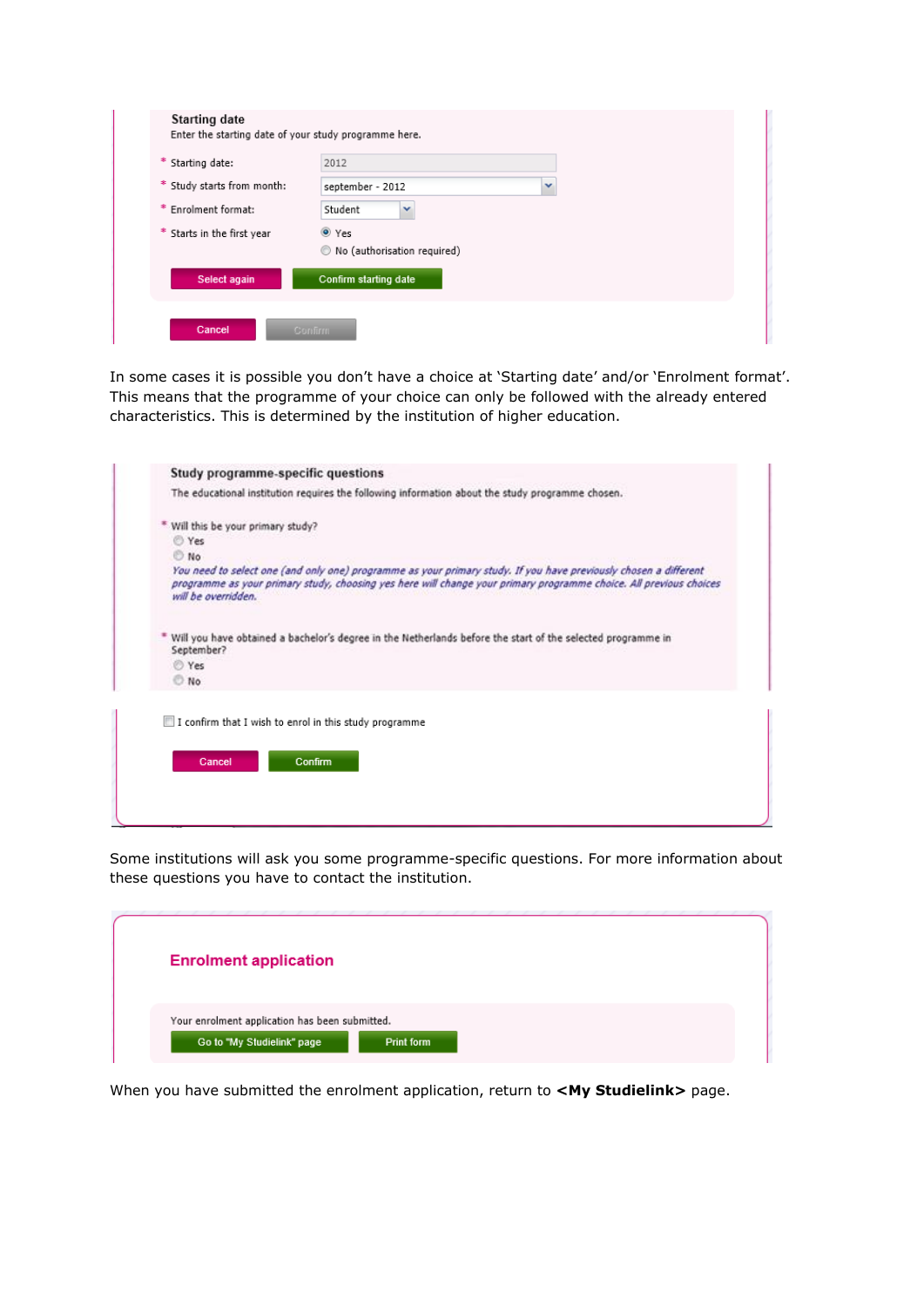→ Stap 7: Depending on which institution you applied for, you could see the action <Enter your **payment details>** in your To Do List. If this action does not appear, it means you don't have to enter your payment details via Studielink OR it is not yet possible to enter them (the institution determines from which date you can enter payment details).

Therefore you should regularly log in to your Studielink account to check your messages and My To Do list.

| My To Do list                         |                         | $(1$ action $)$            |
|---------------------------------------|-------------------------|----------------------------|
| Study programme title $\triangle$     | Educational institution | Required action            |
| <b>B Business IT &amp; Management</b> |                         | Enter your payment details |
| <b>H</b> My messages                  |                         | (1 unread)                 |
| <b>H</b> My study programmes          |                         | Add new enrolment          |
| My previous education                 |                         | Add previous education     |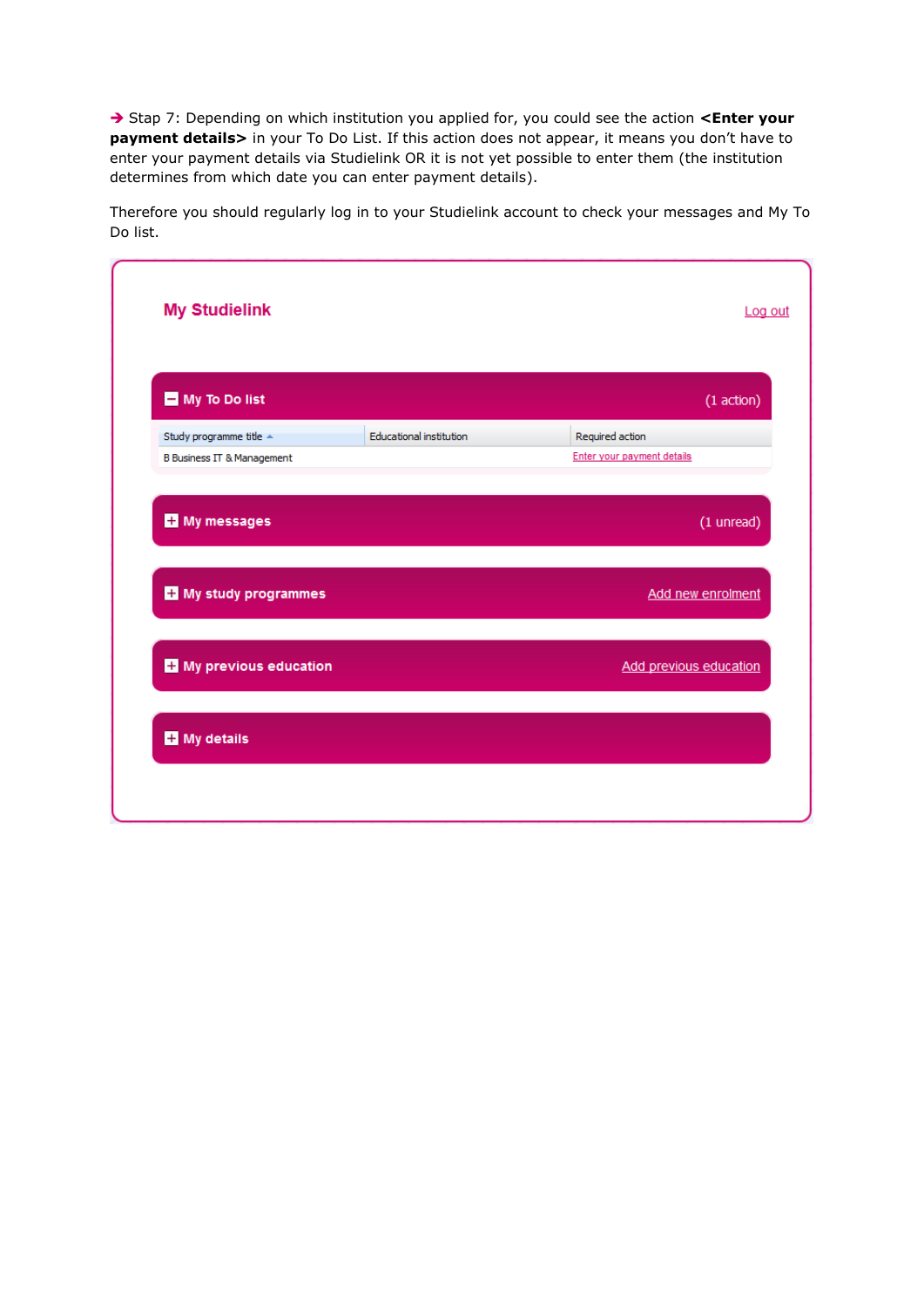On the right side of the website you can find a banner with additional information about Studielink.

| ලා<br><b>STUDIELINK</b><br>I have a question<br><b>About this website</b>                  | <b>My Studielink</b>                                                         | Log out                       |
|--------------------------------------------------------------------------------------------|------------------------------------------------------------------------------|-------------------------------|
|                                                                                            | My To Do list<br>You don't have to take any actions yourself at this moment. | (0 actions)                   |
| Apply for student grant<br>or loan from the Dienst<br><b>Uitvoering Onderwijs</b><br>(DUO) | My messages                                                                  | (3 unread)                    |
|                                                                                            | My study programmes                                                          | Add new enrolment             |
|                                                                                            | My previous education                                                        | <b>Add previous education</b> |
|                                                                                            | My details                                                                   |                               |
|                                                                                            |                                                                              |                               |

You can also click <I have a question>.

|                                                                                                                                         |                                                | Over Studielink   Feedback   Sitemap                                                                                                                                                                                                                                        | Google <sup>m</sup> Custom Search<br><b>Search</b> |
|-----------------------------------------------------------------------------------------------------------------------------------------|------------------------------------------------|-----------------------------------------------------------------------------------------------------------------------------------------------------------------------------------------------------------------------------------------------------------------------------|----------------------------------------------------|
| <b>STUDIELINK</b>                                                                                                                       | <b>For students</b>                            |                                                                                                                                                                                                                                                                             |                                                    |
| $\blacktriangleright$ Home                                                                                                              | Home > I have a question                       |                                                                                                                                                                                                                                                                             | <b>Direct</b>                                      |
| Institutions of higher education<br>$\triangleright$ News<br>▶ Disruptions & maintenance<br>How to use Studielink?<br>I have a question | I have a question<br>question.                 | By using Studielink, you arrange your own enrolment or re-enrolment at your institution of<br>higher education. If you have any questions about (re-) enrolment through Studielink, we<br>are pleased to help you. Below is mentioned where you can find the answer to your | (her)inschrijven<br>www.studielink.nl              |
|                                                                                                                                         | For the answer about                           |                                                                                                                                                                                                                                                                             |                                                    |
| Other students visited:<br><b>Q&amp;A</b>                                                                                               | How to use the Studielink<br>application?      | Try to find the answer in<br>THE STUDIELINK Q&A                                                                                                                                                                                                                             |                                                    |
| Institutions of higher<br>education<br><b>DigiD</b><br>Disruptions & maintenance<br>Draw procedure                                      | Study programme enrolment<br>& admission?      | Contact your institution of higher education.                                                                                                                                                                                                                               |                                                    |
|                                                                                                                                         | Student grants and loans or<br>draw procedure? | Contact www.duo.nl/student grant or<br>www.duo.nl/quota.                                                                                                                                                                                                                    |                                                    |
|                                                                                                                                         |                                                |                                                                                                                                                                                                                                                                             |                                                    |

You will be directed to info.studielink.nl. Here you can click the 'Studielink Q&A'.